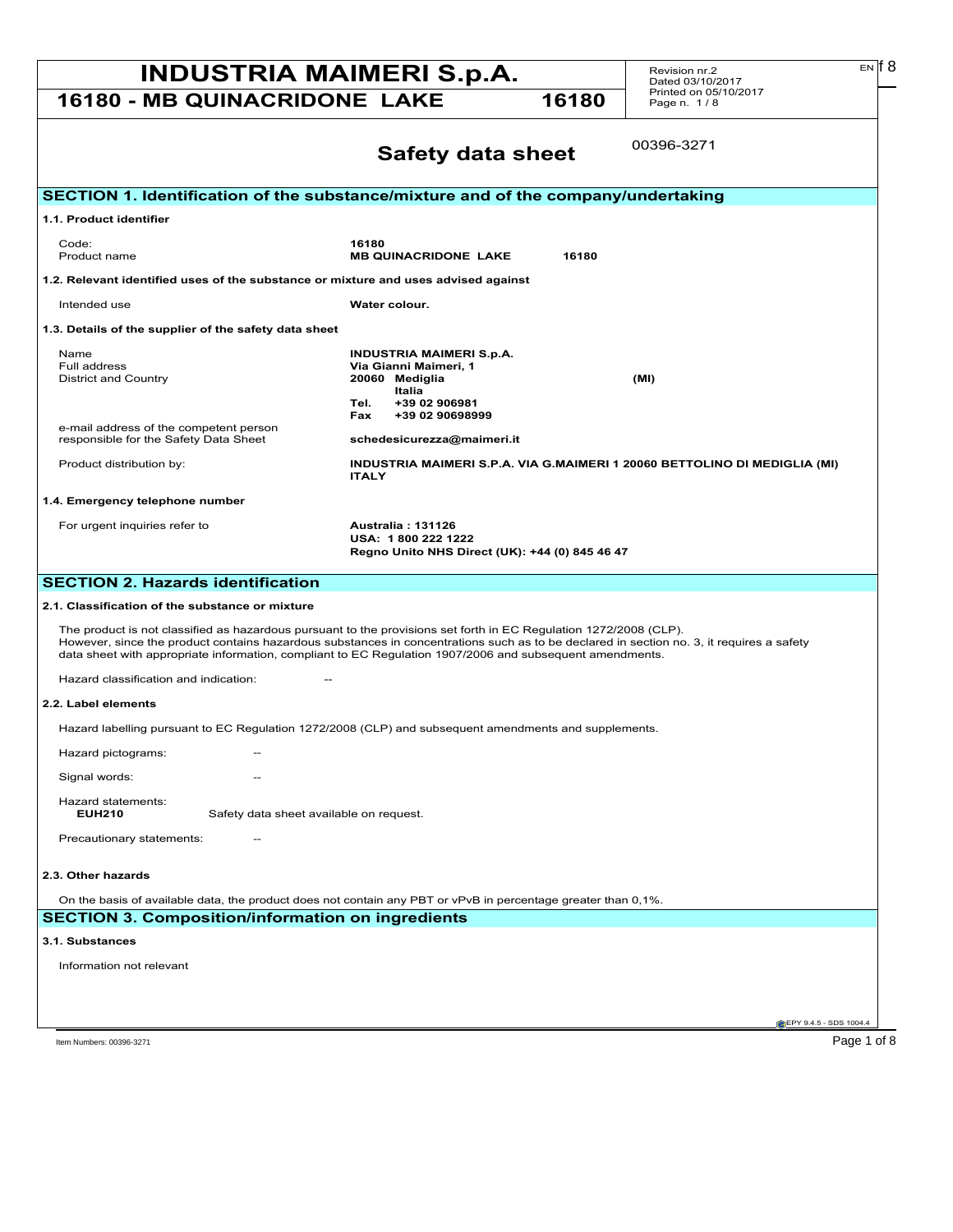Revision nr.2 Dated 03/10/2017 Printed on 05/10/2017 Page n. 2 / 8

**SECTION 3. Composition/information on ingredients** ... / >>

#### **3.2. Mixtures**

#### **Contains:**

**Identification x = Conc. % Classification 1272/2008 (CLP)**

**Nonylphenol Ethoxylate**<br>CAS 68412-54-4 0.85 ≤ x < 0.95 *CAS 68412-54-4* 0,85 ≤ x < 0,95 Acute Tox. 4 H302, Eye Dam. 1 H318, Aquatic Chronic 2 H411 *EC 500-209-1*

*INDEX*

person.

The full wording of hazard (H) phrases is given in section 16 of the sheet.

#### **SECTION 4. First aid measures**

#### **4.1. Description of first aid measures**

No episodes of harm to the staff authorised to use the product have been reported. The following general measures should be adopted as necessary:

INHALATION: Remove to open air. If the subject stops breathing, administer artificial respiration. Get medical advice/attention. INGESTION: Get medical advice/attention. Induce vomiting only if indicated by the doctor. Do not give anything by mouth to an unconscious

EYES and SKIN: Wash with plenty of water. In the event of persistent irritation, get medical advice/attention.

#### **4.2. Most important symptoms and effects, both acute and delayed**

Specific information on symptoms and effects caused by the product are unknown.

#### **4.3. Indication of any immediate medical attention and special treatment needed**

Information not available

#### **SECTION 5. Firefighting measures**

#### **5.1. Extinguishing media**

SUITABLE EXTINGUISHING EQUIPMENT

Extinguishing substances are: carbon dioxide and chemical powder. For product loss or leakage that has not caught fire, water spray can be used to disperse flammable vapours and protect those trying to stem the leak. UNSUITABLE EXTINGUISHING EQUIPMENT

Do not use jets of water.

Water is not effective for putting out fires but can be used to cool containers exposed to flames to prevent explosions.

#### **5.2. Special hazards arising from the substance or mixture**

HAZARDS CAUSED BY EXPOSURE IN THE EVENT OF FIRE

If large quantities of the product are involved in a fire, they can make it considerably worse. Do not breathe combustion products.

#### **5.3. Advice for firefighters**

GENERAL INFORMATION

In the case of fire, use jets of water to cool the containers to prevent the risk of explosions (product decomposition and excess pressure) and the development of substances potentially hazardous for health. Always wear full fire prevention gear. Remove all containers containing the product from the fire, if it is safe to do so.

SPECIAL PROTECTIVE EQUIPMENT FOR FIRE-FIGHTERS

Normal fire fighting clothing i.e. fire kit (BS EN 469), gloves (BS EN 659) and boots (HO specification A29 and A30) in combination with self-contained open circuit positive pressure compressed air breathing apparatus (BS EN 137).

#### **SECTION 6. Accidental release measures**

#### **6.1. Personal precautions, protective equipment and emergency procedures**

Block the leakage if there is no hazard.

Wear suitable protective equipment (including personal protective equipment referred to under Section 8 of the safety data sheet) to prevent any contamination of skin, eyes and personal clothing. These indications apply for both processing staff and those involved in emergency procedures.

**EPY 9.4.5 - SDS 1004**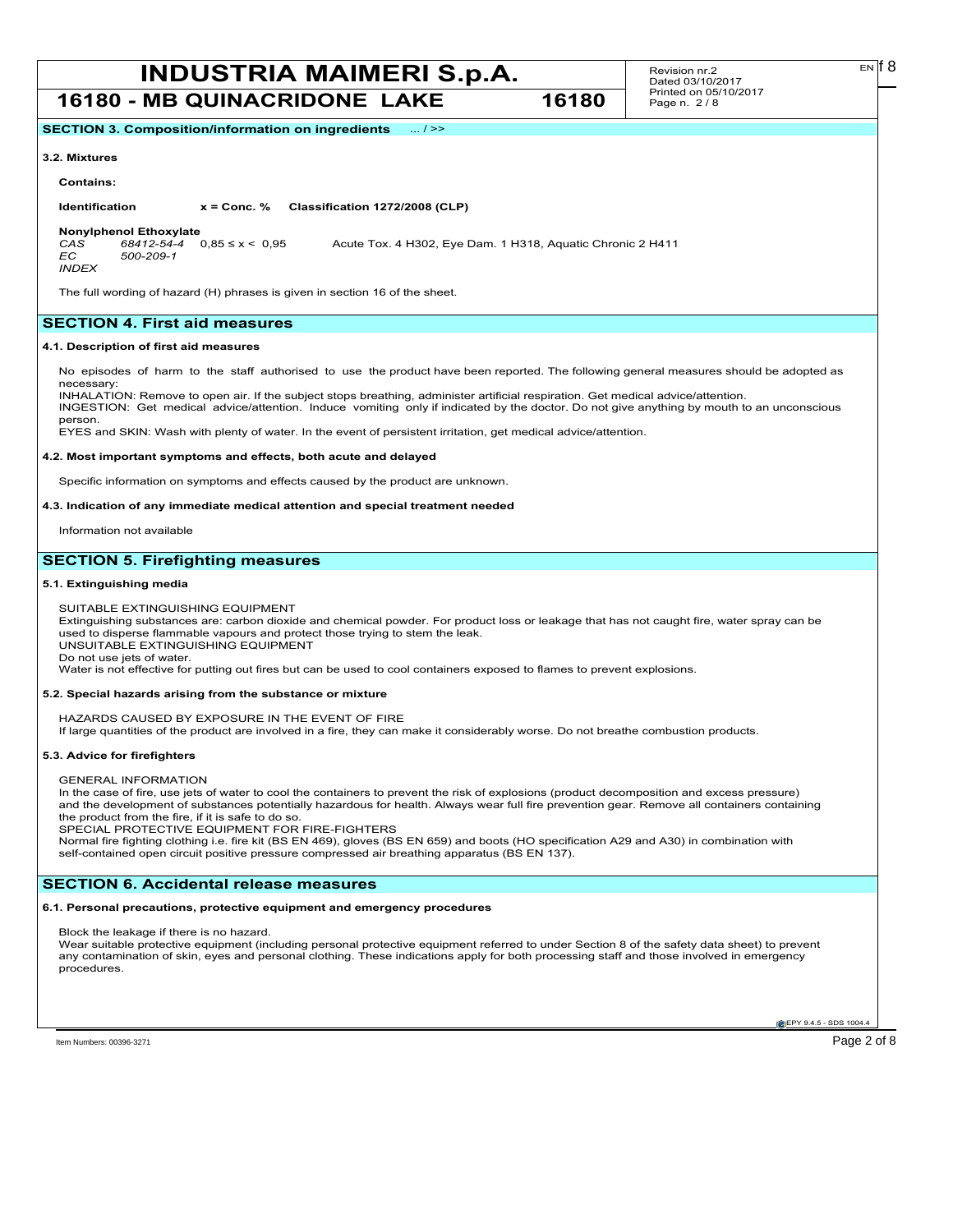Revision nr.2 Dated 03/10/2017 Printed on 05/10/2017 Page n. 3 / 8

**SECTION 6. Accidental release measures** ... / >>

#### **6.2. Environmental precautions**

The product must not penetrate into the sewer system or come into contact with surface water or ground water.

#### **6.3. Methods and material for containment and cleaning up**

Collect the leaked product into a suitable container. If the product is flammable, use explosion-proof equipment. Evaluate the compatibility of the container to be used, by checking section 10. Absorb the remainder with inert absorbent material. Make sure the leakage site is well aired. Contaminated material should be disposed of in compliance with the provisions set forth in point 13.

#### **6.4. Reference to other sections**

Any information on personal protection and disposal is given in sections 8 and 13.

#### **SECTION 7. Handling and storage**

#### **7.1. Precautions for safe handling**

Keep away from heat, sparks and naked flames; do not smoke or use matches or lighters. Vapours may catch fire and an explosion may occur; vapour accumulation is therefore to be avoided by leaving windows and doors open and ensuring good cross ventilation. Without adequate ventilation, vapours may accumulate at ground level and, if ignited, catch fire even at a distance, with the danger of backfire. Avoid bunching of electrostatic charges. When performing transfer operations involving large containers, connect to an earthing system and wear antistatic footwear. Vigorous stirring and flow through the tubes and equipment may cause the formation and accumulation of electrostatic charges. In order to avoid the risk of fires and explosions, never use compressed air when handling. Open containers with caution as they may be pressurised. Do not eat, drink or smoke during use. Avoid leakage of the product into the environment.

#### **7.2. Conditions for safe storage, including any incompatibilities**

Store only in the original container. Store the containers sealed, in a well ventilated place, away from direct sunlight. Store in a well ventilated place, keep far away from sources of heat, naked flames and sparks and other sources of ignition. Keep containers away from any incompatible materials, see section 10 for details.

#### **7.3. Specific end use(s)**

Information not available

#### **SECTION 8. Exposure controls/personal protection**

#### **8.1. Control parameters**

Information not available

#### **8.2. Exposure controls**

As the use of adequate technical equipment must always take priority over personal protective equipment, make sure that the workplace is well aired through effective local aspiration.

When choosing personal protective equipment, ask your chemical substance supplier for advice.

Personal protective equipment must be CE marked, showing that it complies with applicable standards.

HAND PROTECTION

Protect hands with category III work gloves (see standard EN 374).

The following should be considered when choosing work glove material: compatibility, degradation, failure time and permeability.

The work gloves' resistance to chemical agents should be checked before use, as it can be unpredictable. The gloves' wear time depends on the duration and type of use.

SKIN PROTECTION

Wear category I professional long-sleeved overalls and safety footwear (see Directive 89/686/EEC and standard EN ISO 20344). Wash body with soap and water after removing protective clothing. EYE PROTECTION

Wear airtight protective goggles (see standard EN 166).

RESPIRATORY PROTECTION

If the threshold value (e.g. TLV-TWA) is exceeded for the substance or one of the substances present in the product, use a mask with a type B filter whose class (1, 2 or 3) must be chosen according to the limit of use concentration. (see standard EN 14387). In the presence of gases or vapours of various kinds and/or gases or vapours containing particulate (aerosol sprays, fumes, mists, etc.) combined filters are required.

Respiratory protection devices must be used if the technical measures adopted are not suitable for restricting the worker's exposure to the threshold values considered. The protection provided by masks is in any case limited.

If the substance considered is odourless or its olfactory threshold is higher than the corresponding TLV-TWA and in the case of an emergency, wear open-circuit compressed air breathing apparatus (in compliance with standard EN 137) or external air-intake breathing apparatus (in compliance with standard EN 138). For a correct choice of respiratory protection device, see standard EN 529.

**EPY 9.4.5 - SDS 1004**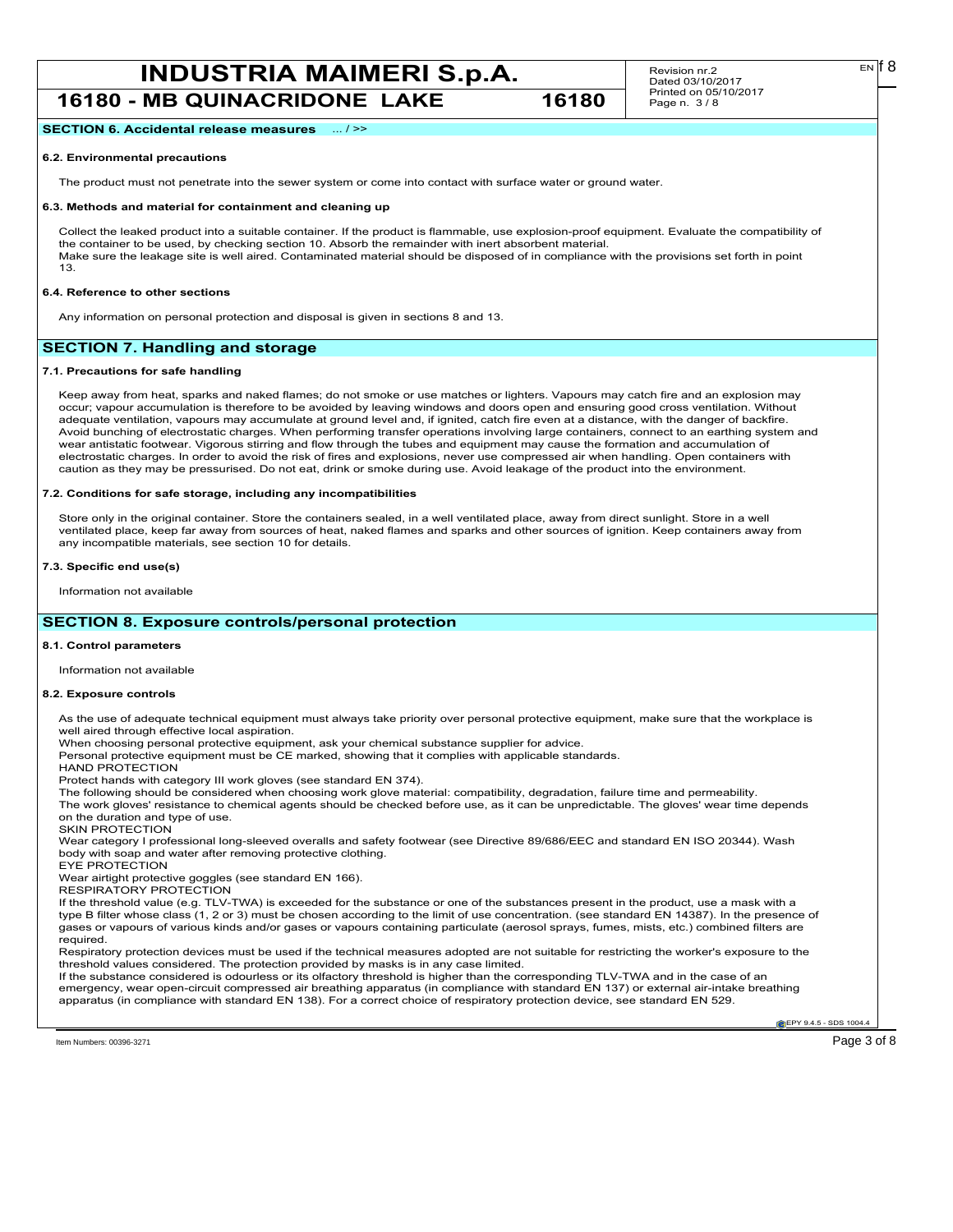Revision nr.2 Dated 03/10/2017 Printed on 05/10/2017 Page n. 4 / 8

#### **SECTION 8. Exposure controls/personal protection** ... / >>

#### ENVIRONMENTAL EXPOSURE CONTROLS

The emissions generated by manufacturing processes, including those generated by ventilation equipment, should be checked to ensure compliance with environmental standards.

#### **SECTION 9. Physical and chemical properties**

#### **9.1. Information on basic physical and chemical properties**

| Appearance                             |        | paste                        |
|----------------------------------------|--------|------------------------------|
| Colour                                 |        | red                          |
| Odour                                  |        | <b>ARABIC GUM</b>            |
| Odour threshold                        |        | Not available                |
| рH                                     |        | Not available                |
| Melting point / freezing point         |        | Not available                |
| Initial boiling point                  |        | Not available                |
| Boiling range                          |        | Not available                |
| Flash point                            | $\geq$ | °C<br>60.                    |
| <b>Evaporation Rate</b>                |        | Not available                |
| Flammability of solids and gases       |        | Not available                |
| Lower inflammability limit             |        | Not available                |
| Upper inflammability limit             |        | Not available                |
| Lower explosive limit                  |        | Not available                |
| Upper explosive limit                  |        | Not available                |
| Vapour pressure                        |        | Not available                |
| Vapour density                         |        | Not available                |
| Relative density                       |        | 0.2                          |
| Solubility                             |        | INSOLUBLE, DILUTE WITH WATER |
| Partition coefficient: n-octanol/water |        | Not available                |
| Auto-ignition temperature              |        | Not available                |
| Decomposition temperature              |        | Not available                |
| Viscosity                              |        | 50.000-60.000 CPS            |
| <b>Explosive properties</b>            |        | Not available                |
| Oxidising properties                   |        | Not available                |
|                                        |        |                              |
| 9.2. Other information                 |        |                              |

#### Total solids  $\{0\}$  43,15 %

### **SECTION 10. Stability and reactivity**

#### **10.1. Reactivity**

There are no particular risks of reaction with other substances in normal conditions of use.

#### **10.2. Chemical stability**

The product is stable in normal conditions of use and storage.

#### **10.3. Possibility of hazardous reactions**

No hazardous reactions are foreseeable in normal conditions of use and storage.

#### **10.4. Conditions to avoid**

None in particular. However the usual precautions used for chemical products should be respected.

#### **10.5. Incompatible materials**

Information not available

#### **10.6. Hazardous decomposition products**

Information not available

**EPY 9.4.5 - SDS 1004** 

 $E<sub>N</sub>$  18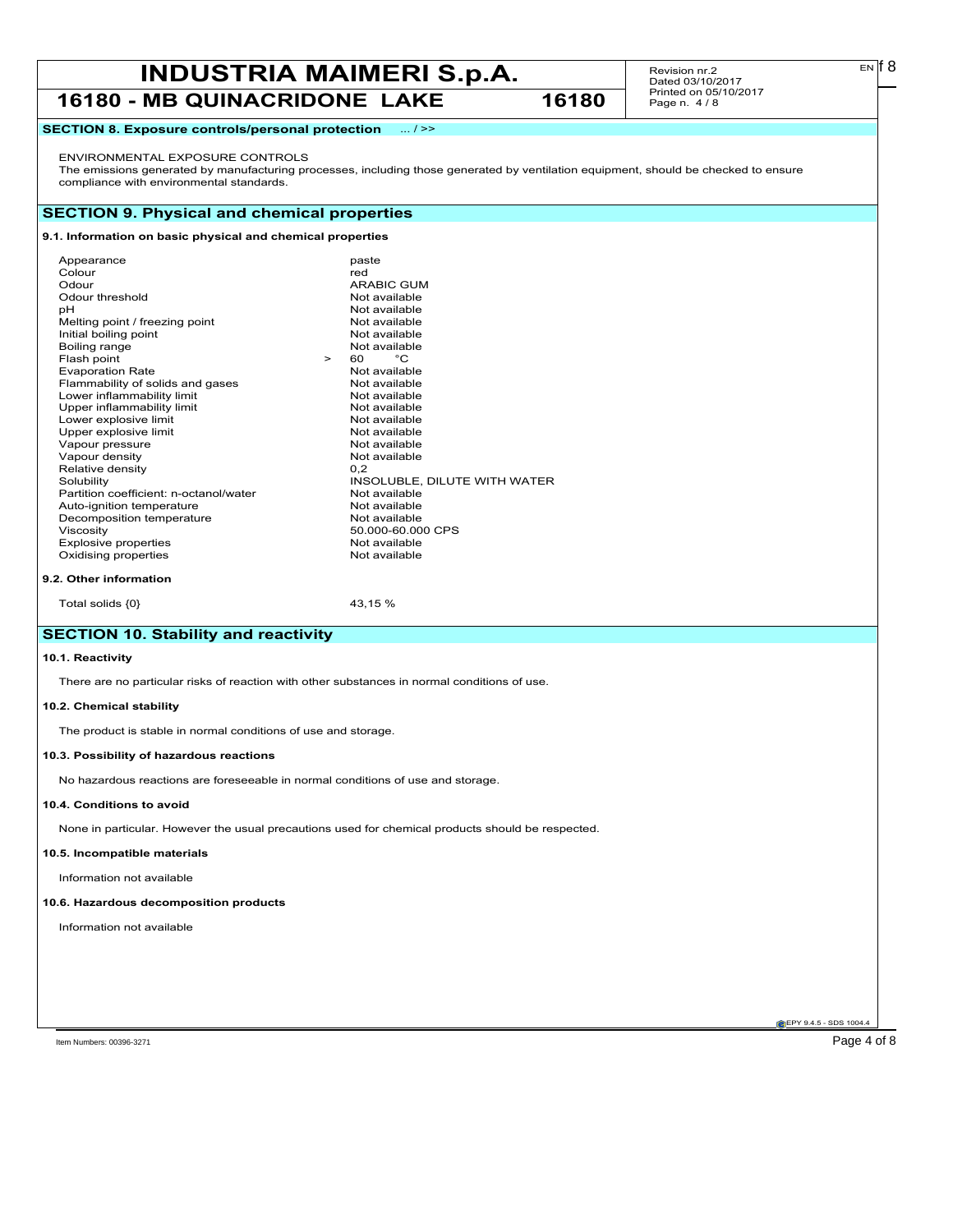# **INDUSTRIA MAIMERI S.p.A.** Revision nr.2 EN [8]

**16180 - MB QUINACRIDONE LAKE 16180**

Revision nr.2 Dated 03/10/2017 Printed on 05/10/2017 Page n. 5 / 8

#### **SECTION 11. Toxicological information**

In the absence of experimental data for the product itself, health hazards are evaluated according to the properties of the substances it contains, using the criteria specified in the applicable regulation for classification. It is therefore necessary to take into account the concentration of the individual hazardous substances indicated in section 3, to evaluate the toxicological effects of exposure to the product.

Not classified (no significant component)

#### **11.1. Information on toxicological effects**

Metabolism, toxicokinetics, mechanism of action and other information

Information not available

Information on likely routes of exposure

Information not available

Delayed and immediate effects as well as chronic effects from short and long-term exposure

Information not available

Interactive effects

Information not available

ACUTE TOXICITY

LC50 (Inhalation) of the mixture: Not classified (no significant component)<br>
LD50 (Oral) of the mixture: Not classified (no significant component) LD50 (Oral) of the mixture:  $\Box$ <br>
LD50 (Dermal) of the mixture: Not classified (no significant component)

SKIN CORROSION / IRRITATION

Does not meet the classification criteria for this hazard class

SERIOUS EYE DAMAGE / IRRITATION

Does not meet the classification criteria for this hazard class

RESPIRATORY OR SKIN SENSITISATION

Does not meet the classification criteria for this hazard class

GERM CELL MUTAGENICITY

Does not meet the classification criteria for this hazard class

CARCINOGENICITY

Does not meet the classification criteria for this hazard class

REPRODUCTIVE TOXICITY

Does not meet the classification criteria for this hazard class

STOT - SINGLE EXPOSURE

Does not meet the classification criteria for this hazard class

STOT - REPEATED EXPOSURE

Does not meet the classification criteria for this hazard class

ASPIRATION HAZARD

Does not meet the classification criteria for this hazard class

Item Numbers: 00396-3271 Page 5 of 8

**EPY 9.4.5 - SDS 1004.**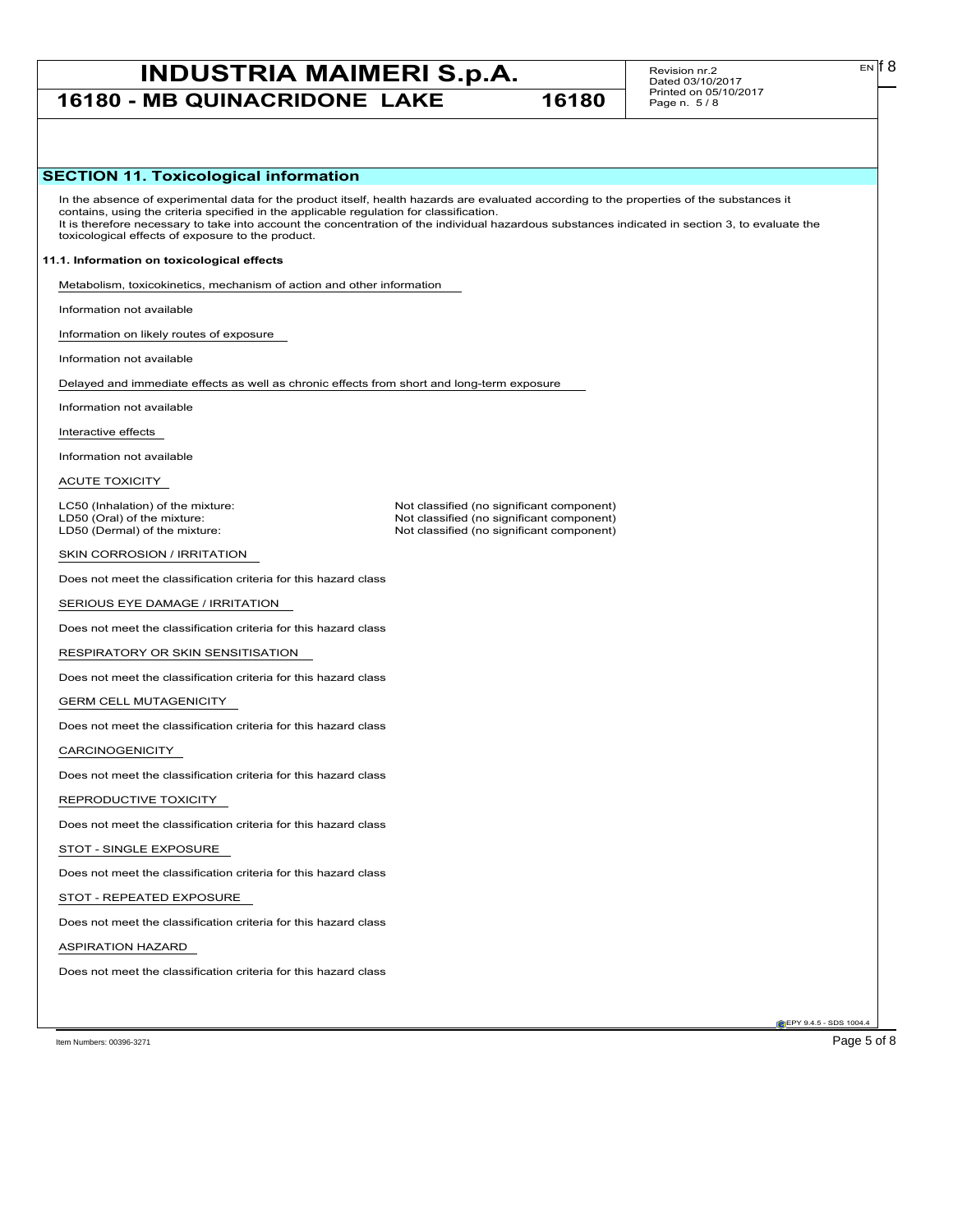# **INDUSTRIA MAIMERI S.p.A.** Revision nr.2 EN [8]

**16180 - MB QUINACRIDONE LAKE 16180**

Revision nr.2 Dated 03/10/2017 Printed on 05/10/2017 Page n. 6 / 8

#### **SECTION 12. Ecological information**

No specific data are available for this product. Handle it according to good working practices. Avoid littering. Do not contaminate soil and waterways. Inform the competent authorities, should the product reach waterways or contaminate soil or vegetation. Please take all the proper measures to reduce harmful effects on aquifers.

#### **12.1. Toxicity**

Information not available

#### **12.2. Persistence and degradability**

Information not available

#### **12.3. Bioaccumulative potential**

Information not available

#### **12.4. Mobility in soil**

Information not available

#### **12.5. Results of PBT and vPvB assessment**

On the basis of available data, the product does not contain any PBT or vPvB in percentage greater than 0,1%.

#### **12.6. Other adverse effects**

Information not available

#### **SECTION 13. Disposal considerations**

#### **13.1. Waste treatment methods**

Reuse, when possible. Neat product residues should be considered special non-hazardous waste. Disposal must be performed through an authorised waste management firm, in compliance with national and local regulations. CONTAMINATED PACKAGING Contaminated packaging must be recovered or disposed of in compliance with national waste management regulations.

#### **SECTION 14. Transport information**

The product is not dangerous under current provisions of the Code of International Carriage of Dangerous Goods by Road (ADR) and by Rail (RID), of the International Maritime Dangerous Goods Code (IMDG), and of the International Air Transport Association (IATA) regulations.

**14.1. UN number**

Not applicable

#### **14.2. UN proper shipping name**

Not applicable

#### **14.3. Transport hazard class(es)**

Not applicable

#### **14.4. Packing group**

Not applicable

#### **14.5. Environmental hazards**

Not applicable

**EPY 9.4.5 - SDS 1004.** 

Item Numbers: 00396-3271 Page 6 of 8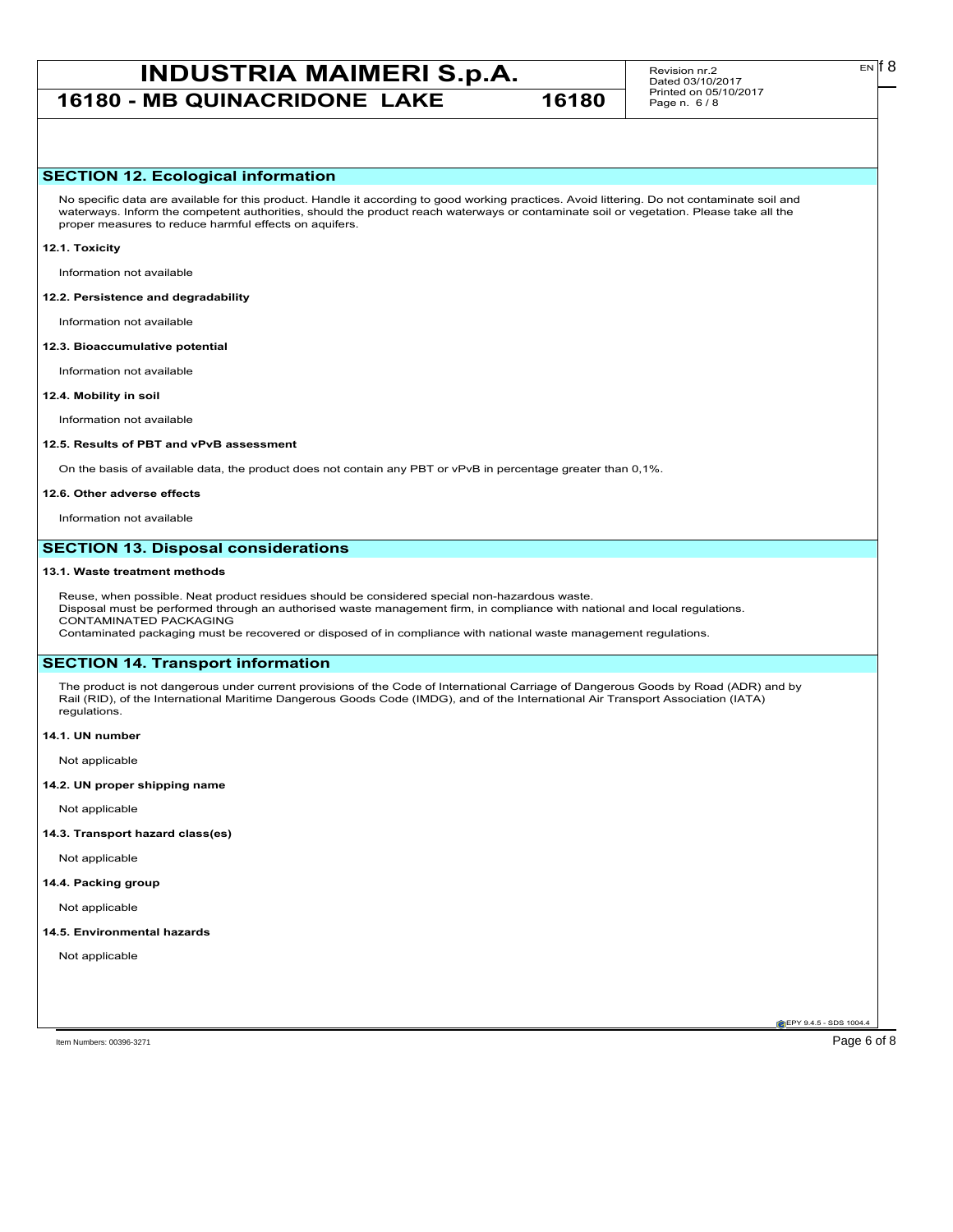Revision nr.2 Dated 03/10/2017 Printed on 05/10/2017 Page n. 7 / 8

**SECTION 14. Transport information** ... / >>

**14.6. Special precautions for user**

Not applicable

**14.7. Transport in bulk according to Annex II of Marpol and the IBC Code**

Information not relevant

Contained substance

#### **SECTION 15. Regulatory information**

**15.1. Safety, health and environmental regulations/legislation specific for the substance or mixture**

Seveso Category - Directive 2012/18/EC: None

Restrictions relating to the product or contained substances pursuant to Annex XVII to EC Regulation 1907/2006

Point 46 Nonylphenol Ethoxylate

Substances in Candidate List (Art. 59 REACH) Nonylphenol Ethoxylate

Substances subject to authorisarion (Annex XIV REACH)

**None** 

Substances subject to exportation reporting pursuant to (EC) Reg. 649/2012:

**None** 

Substances subject to the Rotterdam Convention: **None** 

Substances subject to the Stockholm Convention: **None** 

Healthcare controls Information not available

#### **15.2. Chemical safety assessment**

No chemical safety assessment has been processed for the mixture and the substances it contains.

#### **SECTION 16. Other information**

Text of hazard (H) indications mentioned in section 2-3 of the sheet:

| Acute Tox. 4             | Acute toxicity, category 4                                         |
|--------------------------|--------------------------------------------------------------------|
| Eve Dam. 1               | Serious eye damage, category 1                                     |
| <b>Aquatic Chronic 2</b> | Hazardous to the aquatic environment, chronic toxicity, category 2 |
| H302                     | Harmful if swallowed.                                              |
| H318                     | Causes serious eye damage.                                         |
| H411                     | Toxic to aquatic life with long lasting effects.                   |
| <b>EUH210</b>            | Safety data sheet available on request.                            |
|                          |                                                                    |

LEGEND:

- ADR: European Agreement concerning the carriage of Dangerous goods by Road

- CAS NUMBER: Chemical Abstract Service Number
- CE50: Effective concentration (required to induce a 50% effect)
- CE NUMBER: Identifier in ESIS (European archive of existing substances)
- CLP: EC Regulation 1272/2008
- DNEL: Derived No Effect Level
- EmS: Emergency Schedule
- GHS: Globally Harmonized System of classification and labeling of chemicals
- IATA DGR: International Air Transport Association Dangerous Goods Regulation
- IC50: Immobilization Concentration 50%
- IMDG: International Maritime Code for dangerous goods
- IMO: International Maritime Organization
- INDEX NUMBER: Identifier in Annex VI of CLP - LC50: Lethal Concentration 50%
- LD50: Lethal dose 50%
- OEL: Occupational Exposure Level

Item Numbers: 00396-3271 Page 7 of 8  $P$ 

**EPY 9.4.5 - SDS 1004** 

 $E<sub>N</sub>$  18